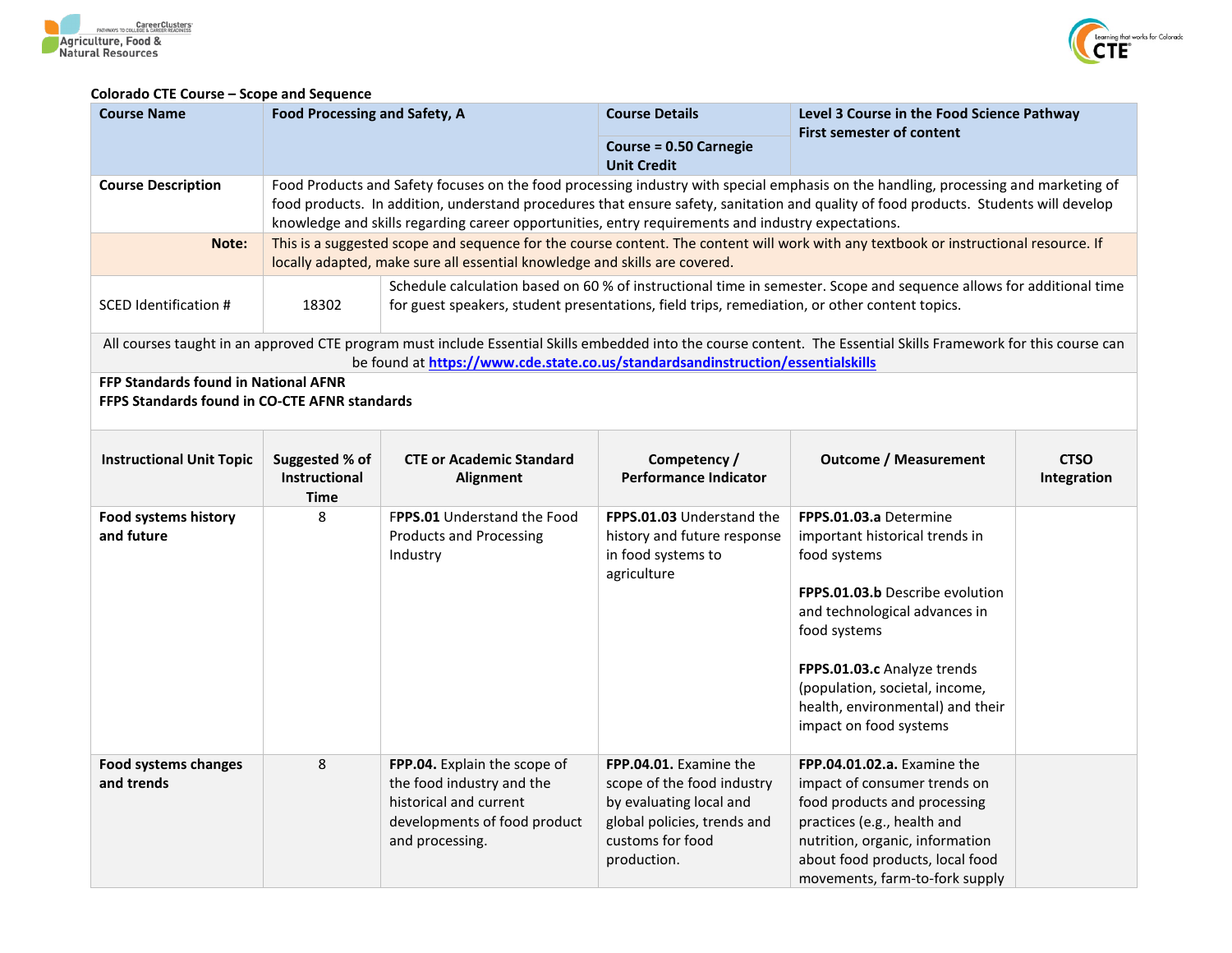



|                                               |    |                                                                                                                                          |                                                                                                                                                                                                                                                                                         | chains, food system<br>transparency, etc.).<br>FPP.04.01.02.b. Construct and<br>implement methods to obtain<br>data on food consumer trends in<br>a specific market.                                                                                                                                                                                                                                                                                                                                                                                                                                              |  |
|-----------------------------------------------|----|------------------------------------------------------------------------------------------------------------------------------------------|-----------------------------------------------------------------------------------------------------------------------------------------------------------------------------------------------------------------------------------------------------------------------------------------|-------------------------------------------------------------------------------------------------------------------------------------------------------------------------------------------------------------------------------------------------------------------------------------------------------------------------------------------------------------------------------------------------------------------------------------------------------------------------------------------------------------------------------------------------------------------------------------------------------------------|--|
| Food handling,<br>packaging &<br>distribution | 12 | FPP.01. Develop and<br>implement procedures to<br>ensure safety, sanitation and<br>quality in food product and<br>processing facilities. | FPP.01.03. Apply food<br>safety procedures when<br>storing food products to<br>ensure food quality                                                                                                                                                                                      | FPP.01.03.01.a. Identify and<br>summarize purposes of food<br>storage procedures (e.g., first<br>in/first out, temperature<br>regulation, monitoring, etc.).<br>FPP.01.03.01.b. Analyze<br>characteristics of food products<br>and determine appropriate<br>storage procedures.                                                                                                                                                                                                                                                                                                                                   |  |
|                                               |    | FPP.03. Select and process<br>food products for storage,<br>distribution and<br>consumption.                                             | FPP.03.02. Design and<br>apply techniques of food<br>processing, preservation,<br>packaging and presentation<br>for distribution and<br>consumption of food<br>products.<br>FPP.03.03. Create food<br>distribution plans and<br>procedures to ensure safe<br>delivery of food products. | FPP.03.02.04.a. Summarize<br>types of materials and methods<br>used in food packaging and<br>presentation.<br>FPP.03.02.04.b. Analyze the<br>degree of desirable food<br>qualities of foods stored in<br>various packaging.<br>FPP.03.02.04.c. Construct and<br>implement methods of selecting<br>packaging materials to store a<br>variety of food products.<br><b>FPP.03.03.01.a.</b> Assess and<br>describe the environmental<br>impact of distributing food<br>locally and globally.<br>FPP.03.03.01.b. Research and<br>document ways to reduce<br>environmental impact from food<br>distribution activities. |  |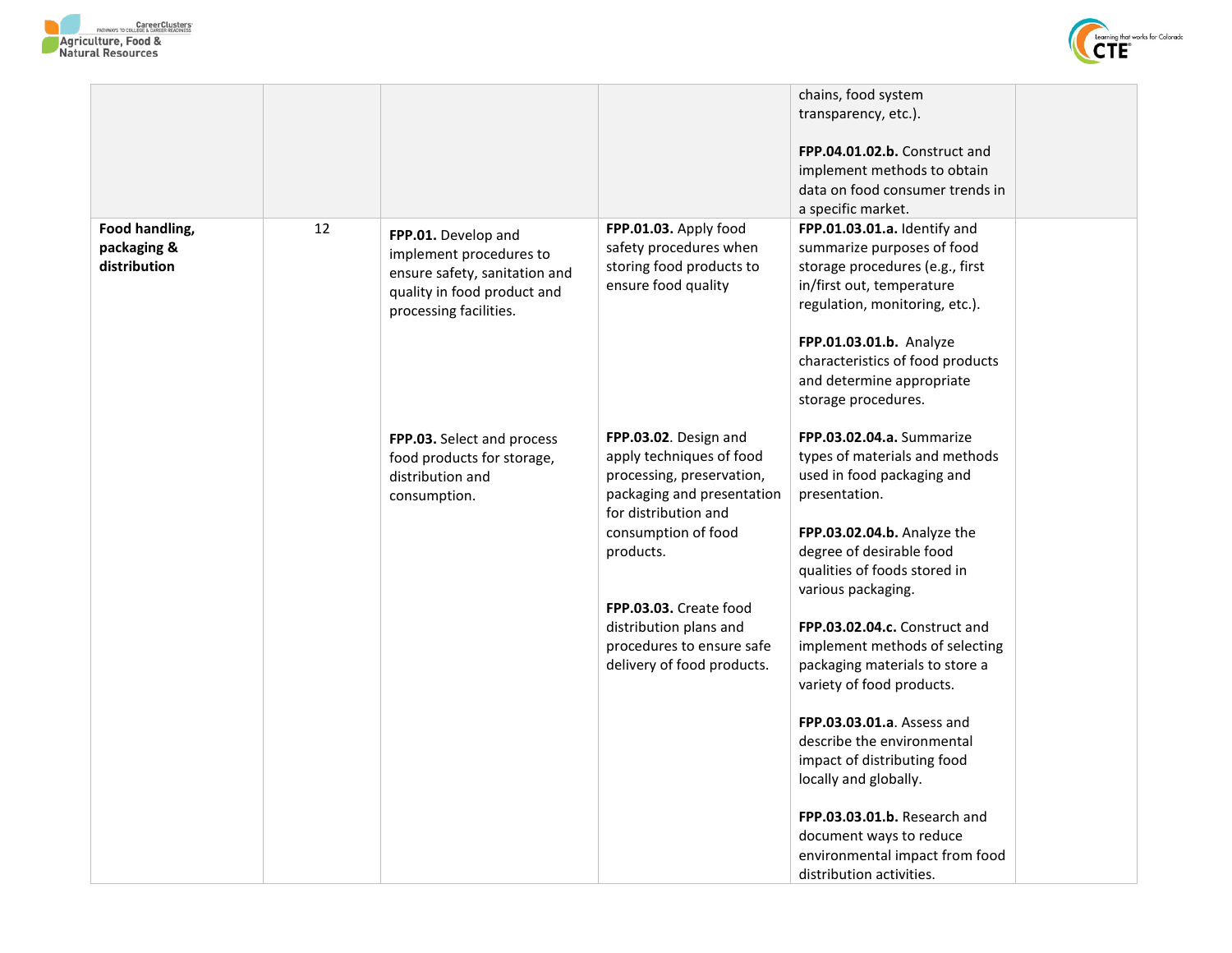

 $\overline{\phantom{a}}$ 



|                                                             |                |                                                                                                                                             |                                                                                                                                                                                                 | FPP.03.03.02.a. Examine the<br>various paths food products take<br>to get from food processing<br>centers to consumers.<br>FPP.03.03.02.b. Interpret safety<br>procedures used in food<br>distribution to ensure a safe<br>product is being delivered to<br>consumers.                                             |  |
|-------------------------------------------------------------|----------------|---------------------------------------------------------------------------------------------------------------------------------------------|-------------------------------------------------------------------------------------------------------------------------------------------------------------------------------------------------|--------------------------------------------------------------------------------------------------------------------------------------------------------------------------------------------------------------------------------------------------------------------------------------------------------------------|--|
| <b>Food additives</b><br>Types, purposes,<br>impact of use. | $\overline{7}$ | FPP.02. Apply principles of<br>nutrition, biology,<br>microbiology, chemistry and<br>human behavior to the<br>development of food products. | FPP.02.02. Apply principles<br>of microbiology and<br>chemistry to develop food<br>products to provide a safe,<br>wholesome and nutritious<br>food supply for local and<br>global food systems. | FPP.02.02.02.a. Identify<br>common food additives and<br>identify their properties (e.g.,<br>preservatives, antioxidants,<br>buffers, stabilizers, colors,<br>flavors, etc.).<br>FPP.02.02.02.b. Describe the<br>purpose of common food<br>additives and how they<br>influence the chemistry of food.              |  |
| <b>Food product</b><br>evaluation                           | 10             | FPPS.04 Implement Food Lab<br>Techniques                                                                                                    | FPPS.04.05 Perform<br>product evaluation using<br>consumer sensory criteria                                                                                                                     | FPPS.04.05.a Identify the types<br>of product evaluation (consumer<br>sensory, color, aroma, taste,<br>palatability)<br>FPPS.04.05.b Describe sensory<br>properties (i.e. Sour, sweet,<br>bitter in taste)<br>FPPS.04.05.d Compare and<br>contrast food and their value to<br>product taste/consumer<br>preference |  |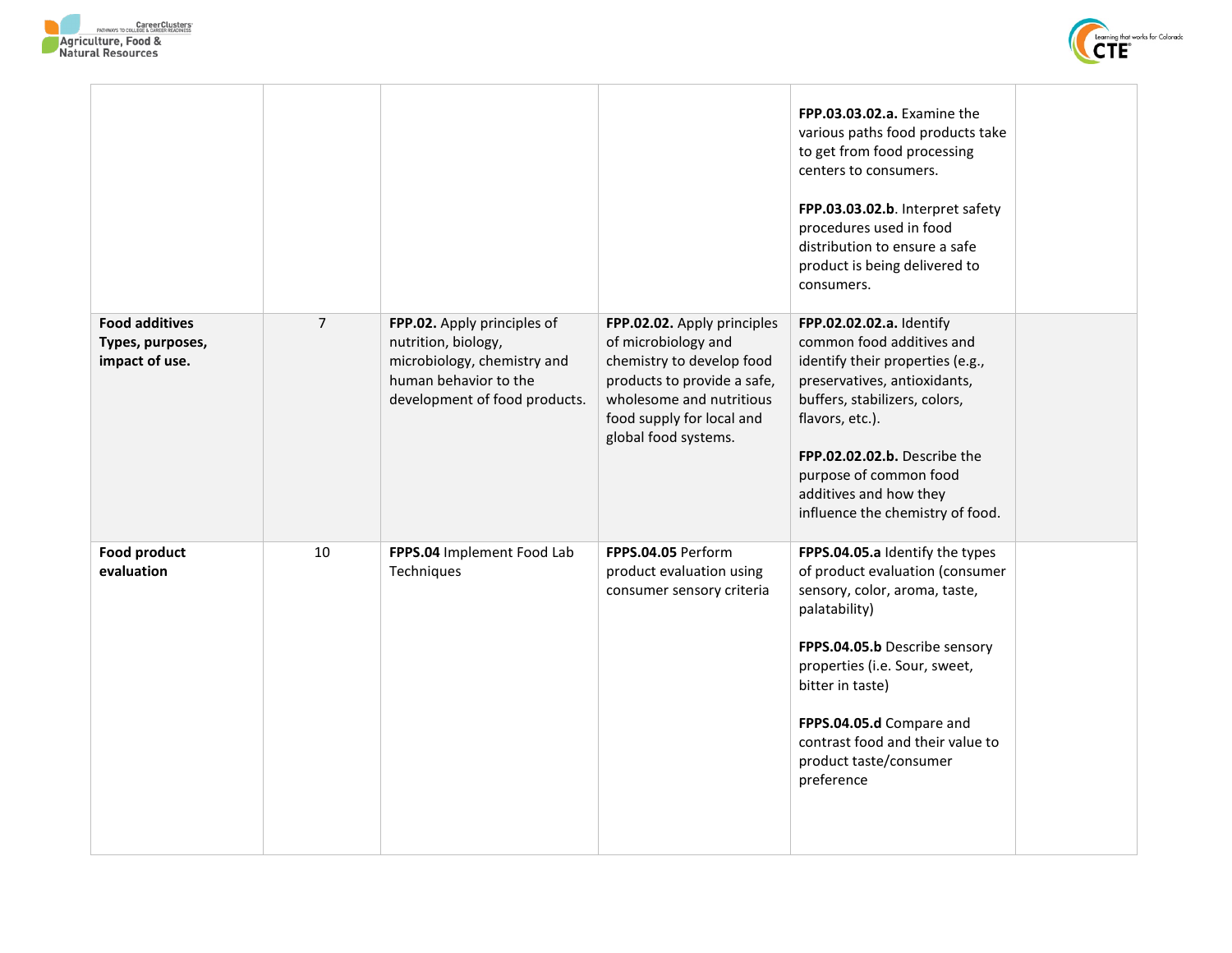



| Food product<br>development | 15 | FPP.02. Apply principles of<br>nutrition, biology,<br>microbiology, chemistry and<br>human behavior to the<br>development of food products. | FPP.02.03. Apply principles<br>of human behavior to<br>develop food products to<br>provide a safe, wholesome<br>and nutritious food supply<br>for local and global food<br>systems. | FPP.02.03.02.a. Research and<br>summarize relevant factors in<br>planning and developing a new<br>food product (e.g., regulation,<br>creativity, economics, etc.).<br>FPP.02.03.02.b. Determine<br>consumer preference and<br>market potential for a new food<br>product using a variety of<br>methods (e.g., double-blind<br>testing, etc.).<br>FPP.02.03.02.c. Design new food<br>products that meet a variety of<br>goals (e.g., consumer<br>preferences, market, nutritional<br>needs, regulatory requirements,<br>$etc.$ ). |  |
|-----------------------------|----|---------------------------------------------------------------------------------------------------------------------------------------------|-------------------------------------------------------------------------------------------------------------------------------------------------------------------------------------|----------------------------------------------------------------------------------------------------------------------------------------------------------------------------------------------------------------------------------------------------------------------------------------------------------------------------------------------------------------------------------------------------------------------------------------------------------------------------------------------------------------------------------|--|
|-----------------------------|----|---------------------------------------------------------------------------------------------------------------------------------------------|-------------------------------------------------------------------------------------------------------------------------------------------------------------------------------------|----------------------------------------------------------------------------------------------------------------------------------------------------------------------------------------------------------------------------------------------------------------------------------------------------------------------------------------------------------------------------------------------------------------------------------------------------------------------------------------------------------------------------------|--|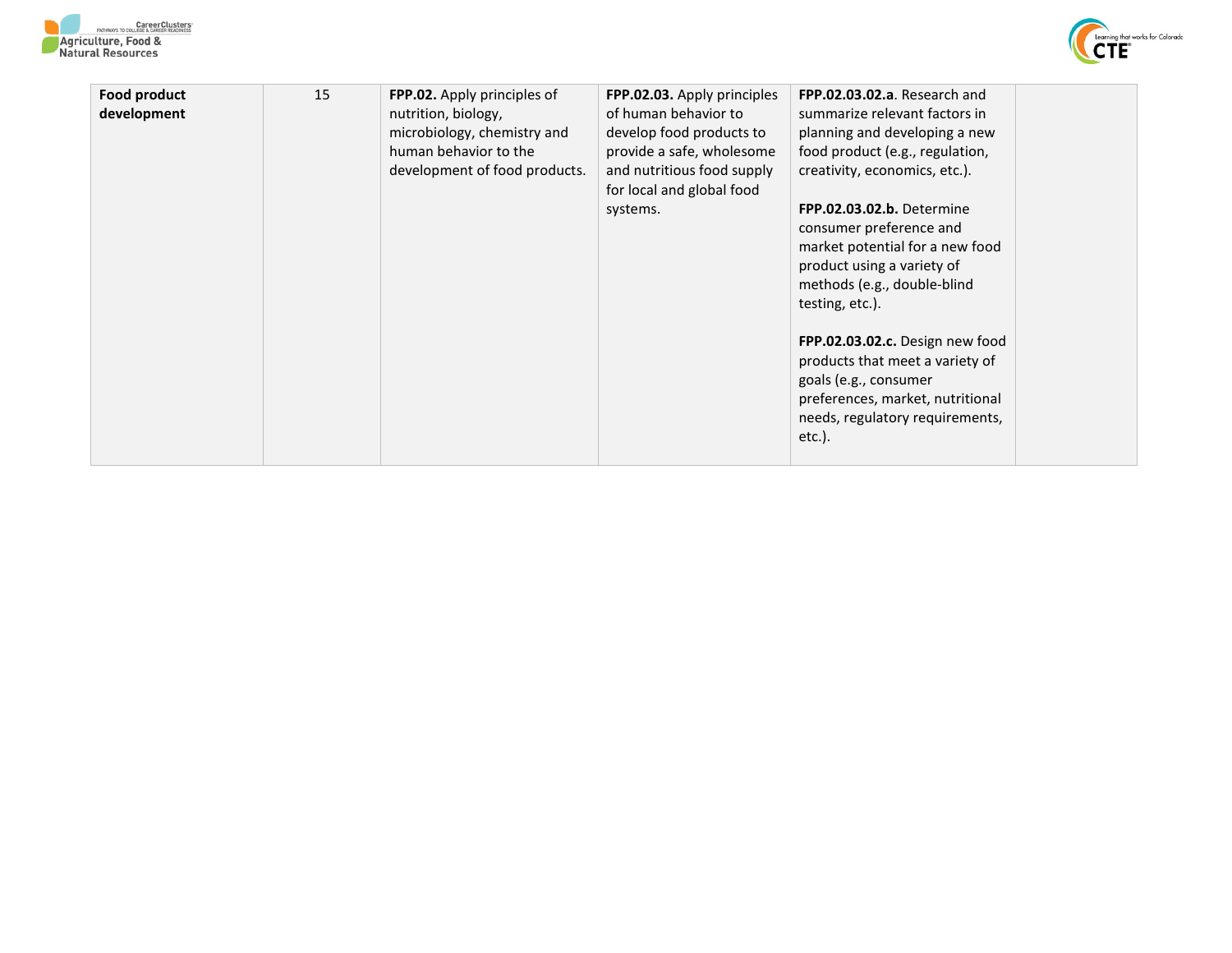



|                                                       |                                                                                                                                                                                                                                                                             | <b>Course Details</b>                                                                                                                                                                       | Level 3 Course in the Food Science Pathway                                                                                                                                                                                                                                                                                                                                                                                                              |                                                                                                                                                                                                                                                                                                                                                                                                                                                                                                                    |  |
|-------------------------------------------------------|-----------------------------------------------------------------------------------------------------------------------------------------------------------------------------------------------------------------------------------------------------------------------------|---------------------------------------------------------------------------------------------------------------------------------------------------------------------------------------------|---------------------------------------------------------------------------------------------------------------------------------------------------------------------------------------------------------------------------------------------------------------------------------------------------------------------------------------------------------------------------------------------------------------------------------------------------------|--------------------------------------------------------------------------------------------------------------------------------------------------------------------------------------------------------------------------------------------------------------------------------------------------------------------------------------------------------------------------------------------------------------------------------------------------------------------------------------------------------------------|--|
|                                                       |                                                                                                                                                                                                                                                                             | <b>Course = 0.50 Carnegie</b>                                                                                                                                                               |                                                                                                                                                                                                                                                                                                                                                                                                                                                         |                                                                                                                                                                                                                                                                                                                                                                                                                                                                                                                    |  |
|                                                       | Food Products and Safety focuses on the food processing industry with special emphasis on the handling, processing and marketing of<br>food products. In addition, understand procedures that ensure safety, sanitation and quality of food products. Students will develop |                                                                                                                                                                                             |                                                                                                                                                                                                                                                                                                                                                                                                                                                         |                                                                                                                                                                                                                                                                                                                                                                                                                                                                                                                    |  |
|                                                       | This is a suggested scope and sequence for the course content. The content will work with any textbook or instructional resource. If                                                                                                                                        |                                                                                                                                                                                             |                                                                                                                                                                                                                                                                                                                                                                                                                                                         |                                                                                                                                                                                                                                                                                                                                                                                                                                                                                                                    |  |
| 18305                                                 |                                                                                                                                                                                                                                                                             | Schedule calculation based on 60 % of instructional time in semester. Scope and sequence allows for additional time                                                                         |                                                                                                                                                                                                                                                                                                                                                                                                                                                         |                                                                                                                                                                                                                                                                                                                                                                                                                                                                                                                    |  |
|                                                       |                                                                                                                                                                                                                                                                             |                                                                                                                                                                                             |                                                                                                                                                                                                                                                                                                                                                                                                                                                         |                                                                                                                                                                                                                                                                                                                                                                                                                                                                                                                    |  |
| FFP Standards found in National AFNR                  |                                                                                                                                                                                                                                                                             |                                                                                                                                                                                             |                                                                                                                                                                                                                                                                                                                                                                                                                                                         |                                                                                                                                                                                                                                                                                                                                                                                                                                                                                                                    |  |
| Suggested % of<br><b>Instructional</b><br><b>Time</b> | <b>CTE or Academic Standard</b><br>Alignment                                                                                                                                                                                                                                | Competency /<br><b>Performance Indicator</b>                                                                                                                                                | <b>Outcome / Measurement</b>                                                                                                                                                                                                                                                                                                                                                                                                                            | <b>CTSO</b><br>Integration                                                                                                                                                                                                                                                                                                                                                                                                                                                                                         |  |
| 14                                                    | FPP.01. Develop and<br>implement procedures to<br>ensure safety, sanitation and<br>quality in food product and<br>processing facilities.<br>FPPS.06 Understand food<br>quality and deterioration                                                                            | FPP.01.02. Apply food<br>safety and sanitation<br>procedures in the handling<br>and processing of food<br>products to ensure food<br>quality.<br>FPPS.06.01 Understand<br>food microbiology | FPP.01.02.04.a. Describe the<br>effects food-borne pathogens<br>have on food products and<br>humans.<br>FPP.01.02.04.b. Explain,<br>document and execute the<br>procedures of microbiological<br>tests used to detect food-borne<br>pathogens.<br>FPP.01.02.04.c. Conduct and<br>interpret microbiological tests<br>for food-borne pathogens.<br>FPPS.06.01.a Explain<br>microbiology and its application<br>to food<br>FPPS.06.01.b Describe different |                                                                                                                                                                                                                                                                                                                                                                                                                                                                                                                    |  |
|                                                       |                                                                                                                                                                                                                                                                             | <b>Food Processing and Safety, B</b><br><b>FFPS Standards found in CO-CTE AFNR standards</b>                                                                                                | <b>Unit Credit</b><br>locally adapted, make sure all essential knowledge and skills are covered.                                                                                                                                                                                                                                                                                                                                                        | Second semester of content<br>knowledge and skills regarding career opportunities, entry requirements and industry expectations.<br>for guest speakers, student presentations, field trips, remediation, or other content topics.<br>All courses taught in an approved CTE program must include Essential Skills embedded into the course content. The Essential Skills Framework for this course can<br>be found at https://www.cde.state.co.us/standardsandinstruction/essentialskills<br>types of food microbes |  |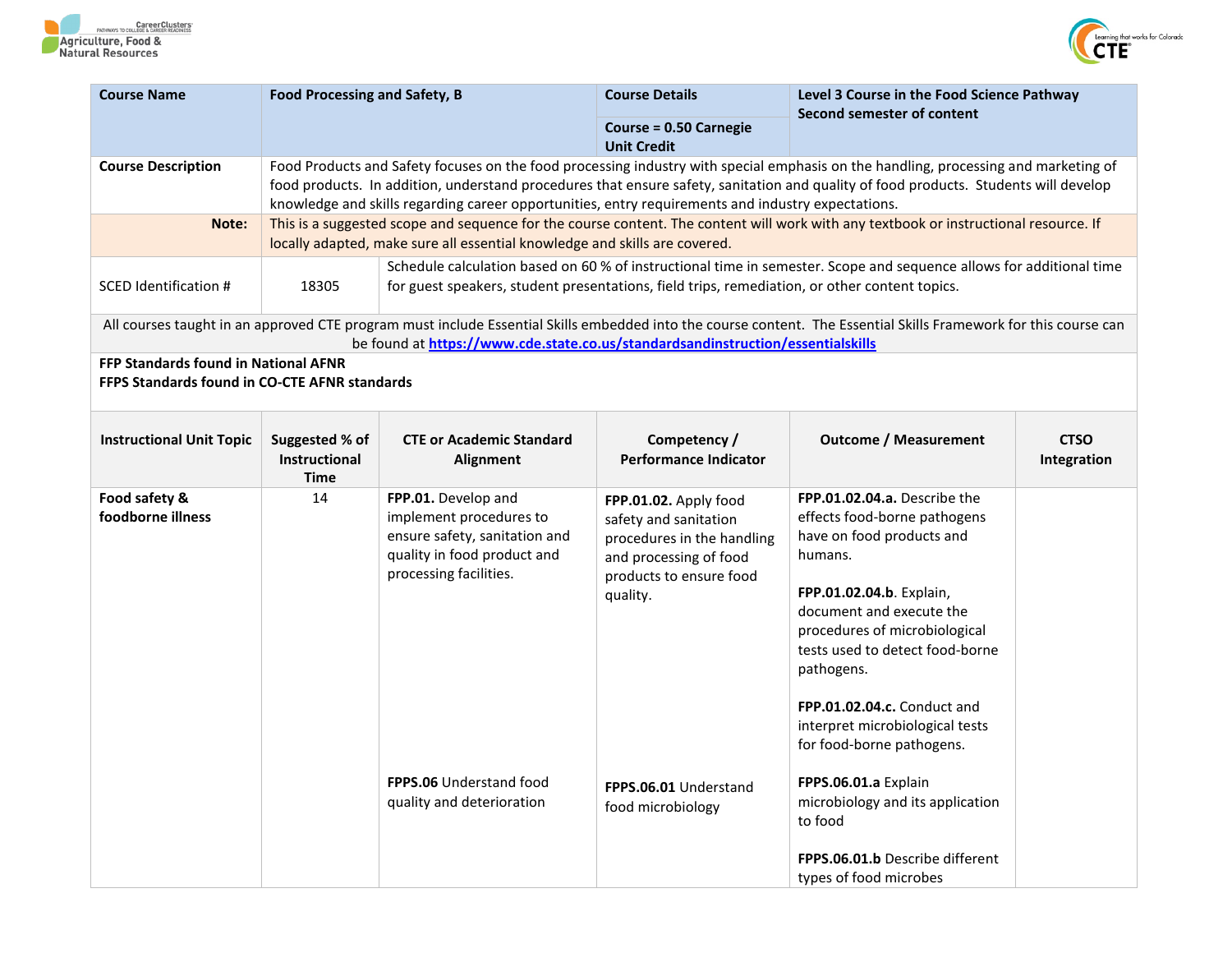



|                                                                 |    |                                                                                                                                          | FPPS.06.02 Understand<br>food deterioration                                                                             | FPPS.06.01.c Describe microbe<br>growth and interaction in food<br><b>FPPS.06.02.a</b> Describe the three<br>categories (chemical, physical<br>and biological) and the ten<br>causes (microorganisms, oxygen,<br>enzymes, infestation, etc.) of<br>food deterioration<br>FPPS.06.02.b Describe<br>preservation techniques to<br>prevent food deterioration<br>(heat, cold, acid, etc.)<br>FPPS.06.02.c Explain the source,<br>importance, and action of food<br>enzymes                                                                                        |  |
|-----------------------------------------------------------------|----|------------------------------------------------------------------------------------------------------------------------------------------|-------------------------------------------------------------------------------------------------------------------------|----------------------------------------------------------------------------------------------------------------------------------------------------------------------------------------------------------------------------------------------------------------------------------------------------------------------------------------------------------------------------------------------------------------------------------------------------------------------------------------------------------------------------------------------------------------|--|
| <b>Facility and operational</b><br>procedures and<br>sanitation | 16 | FPP.01. Develop and<br>implement procedures to<br>ensure safety, sanitation and<br>quality in food product and<br>processing facilities. | FPP.01.01. Analyze and<br>manage operational and<br>safety procedures in food<br>products and processing<br>facilities. | FPP.01.01.01.a. Research and<br>summarize the purposes and<br>objectives of safety programs in<br>food products and processing<br>facilities (e.g., Sanitation<br><b>Standard Operating Procedures</b><br>(SSOP); Good Manufacturing<br>Practices (GMP); worker safety,<br>$etc.$ ).<br>FPP.01.01.01.b. Analyze and<br>document attributes and<br>procedures of current safety<br>programs in food products and<br>processing facilities.<br>FPP.01.01.02.a. Research and<br>categorize types of equipment<br>used in food products and<br>processing systems. |  |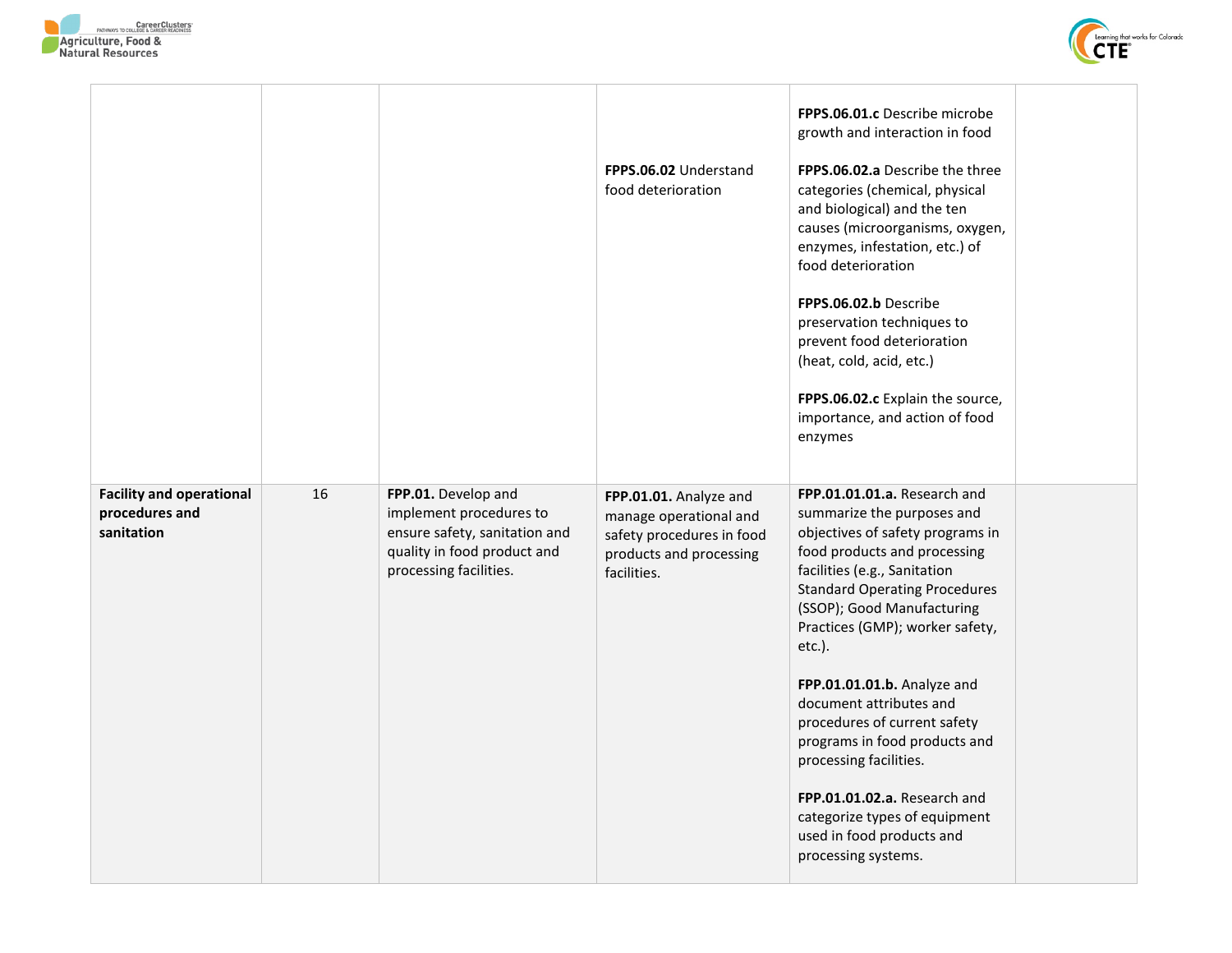



| Product quality and   | 14 | FPP.01. Develop and                                                                                               |                                                                                                                                               | FPP.01.01.02.b. Assess<br>specifications and maintenance<br>needs for equipment and<br>facilities used in food products<br>and processing systems (e.g.,<br>specifications for machines,<br>sanitation procedures, repair<br>protocol, etc.).<br>FPP.01.02.01.a. Examine and                                                                                                                                                                                                                                                                                                                                                                                                                                                                                                                                                                                                        |  |
|-----------------------|----|-------------------------------------------------------------------------------------------------------------------|-----------------------------------------------------------------------------------------------------------------------------------------------|-------------------------------------------------------------------------------------------------------------------------------------------------------------------------------------------------------------------------------------------------------------------------------------------------------------------------------------------------------------------------------------------------------------------------------------------------------------------------------------------------------------------------------------------------------------------------------------------------------------------------------------------------------------------------------------------------------------------------------------------------------------------------------------------------------------------------------------------------------------------------------------|--|
| sanitation procedures |    | implement procedures to<br>ensure safety, sanitation and<br>quality in food product and<br>processing facilities. | FPP.01.02. Apply food<br>safety and sanitation<br>procedures in the handling<br>and processing of food<br>products to ensure food<br>quality. | identify contamination hazards<br>associated with food products<br>and processing (e.g., physical,<br>chemical and biological).<br>FPP.01.02.01.b. Outline<br>procedures to eliminate possible<br>contamination hazards<br>associated with food products<br>and processing.<br>FPP.01.02.02.a. Research and<br>summarize procedures of safe<br>handling protocols (e.g., Hazard<br>Analysis and Critical Control<br>Points Plan (HACCP); Critical<br>Control Point procedures (CCP);<br>Good Agricultural Practices Plan<br>(GAP), etc.).<br>FPP.01.02.02.b. Construct plans<br>that ensure implementation of<br>safe handling procedures on<br>food products.<br>FPP.01.02.03.a. Research and<br>summarize the purposes and<br>objectives of quality assurance<br>tests on food products (e.g.,<br>produce safety regulation, safe<br>food transport, food<br>contaminants, etc.). |  |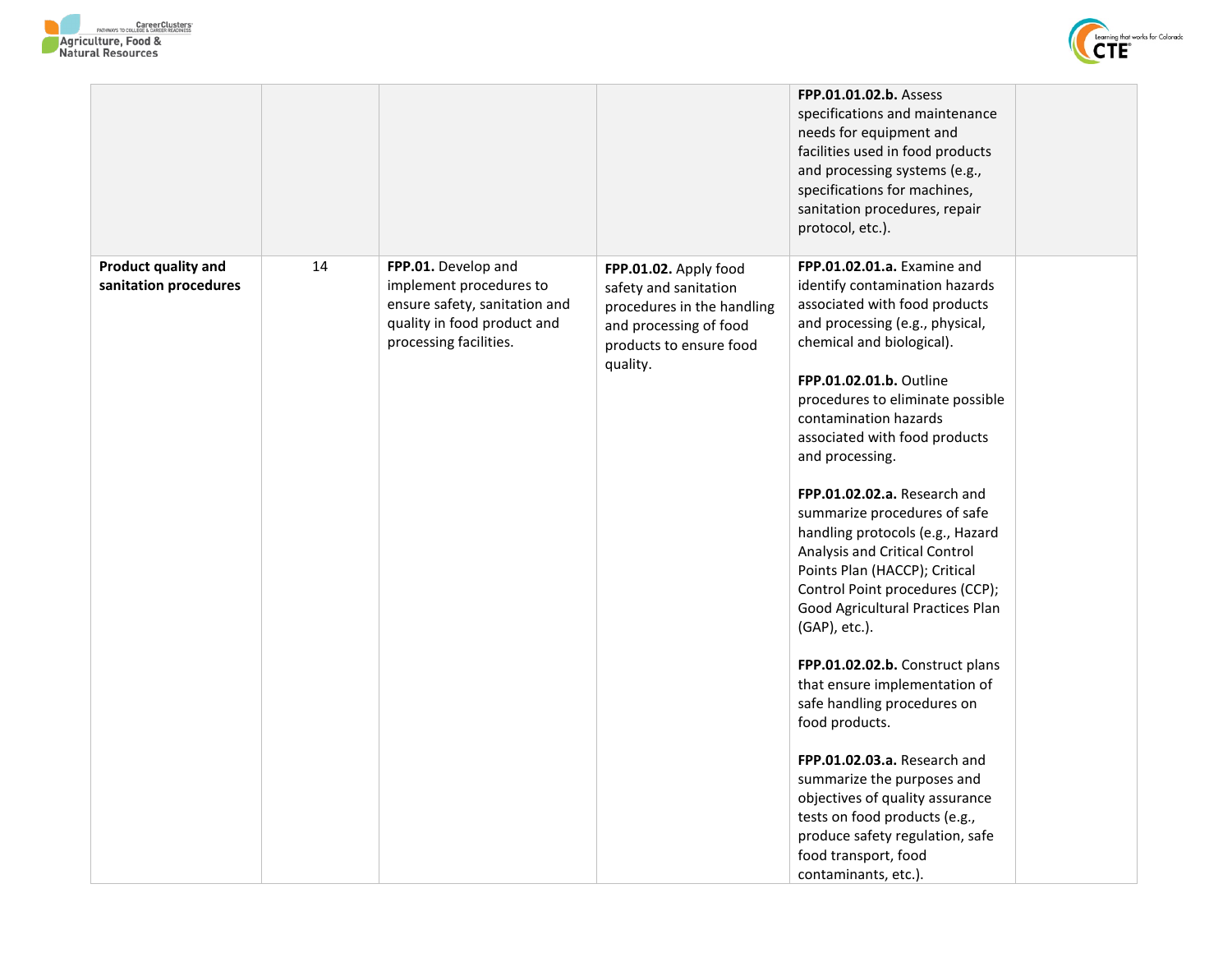



|                                     |   | <b>FPPS.09 Understand Food</b><br>Quality                                                                                              | FPPS.09.1 Analyze food<br>product handling systems<br>for elimination of defects                                                                                          | FPPS.09.01.a Identify forms of<br>food defects (blood spots,<br>bruises, PLSCE, DFD, Dark cutter,<br>off flavored dairy)<br><b>FPPS.09.01.b Determine causes</b><br>of food defects<br>FPPS.09.01.c Develop processes<br>to minimize food defects;                                                                                                                                                                                                                           |  |
|-------------------------------------|---|----------------------------------------------------------------------------------------------------------------------------------------|---------------------------------------------------------------------------------------------------------------------------------------------------------------------------|------------------------------------------------------------------------------------------------------------------------------------------------------------------------------------------------------------------------------------------------------------------------------------------------------------------------------------------------------------------------------------------------------------------------------------------------------------------------------|--|
| <b>Food systems</b><br>biosecurity  | 5 | FPP.04. Explain the scope of<br>the food industry and the<br>historical and current<br>developments of food product<br>and processing. | FPP.04.01. Examine the<br>scope of the food industry<br>by evaluating local and<br>global policies, trends and<br>customs for food<br>production.                         | FPP.04.01.01.a. Research and<br>summarize examples of policy<br>and legislation that affect food<br>products and processing systems<br>in the United States and around<br>the world (e.g., labeling, GMOs,<br>biosecurity, food system policy,<br>dietary guidelines, etc.).<br>FPP.04.01.01.b. Analyze the<br>similarities and differences<br>amongst policies and legislation<br>that affect the food products<br>and processing system in the<br>U.S. or around the world |  |
| Food regulations &<br>organizations | 8 | FPP.04. Explain the scope of<br>the food industry and the<br>historical and current<br>developments of food product<br>and processing. | FPP.04.03. Identify and<br>explain the purpose of<br>industry organizations,<br>groups and regulatory<br>agencies that influence the<br>local and global food<br>systems. | FPP.04.03.01.a. Examine and<br>summarize the purposes of<br>organizations that influence or<br>regulate the food products and<br>processing industry.<br>FPP.04.03.01.b. Evaluate the<br>changes in the food products<br>and processing industry brought<br>about by industry organizations<br>or regulatory agencies                                                                                                                                                        |  |